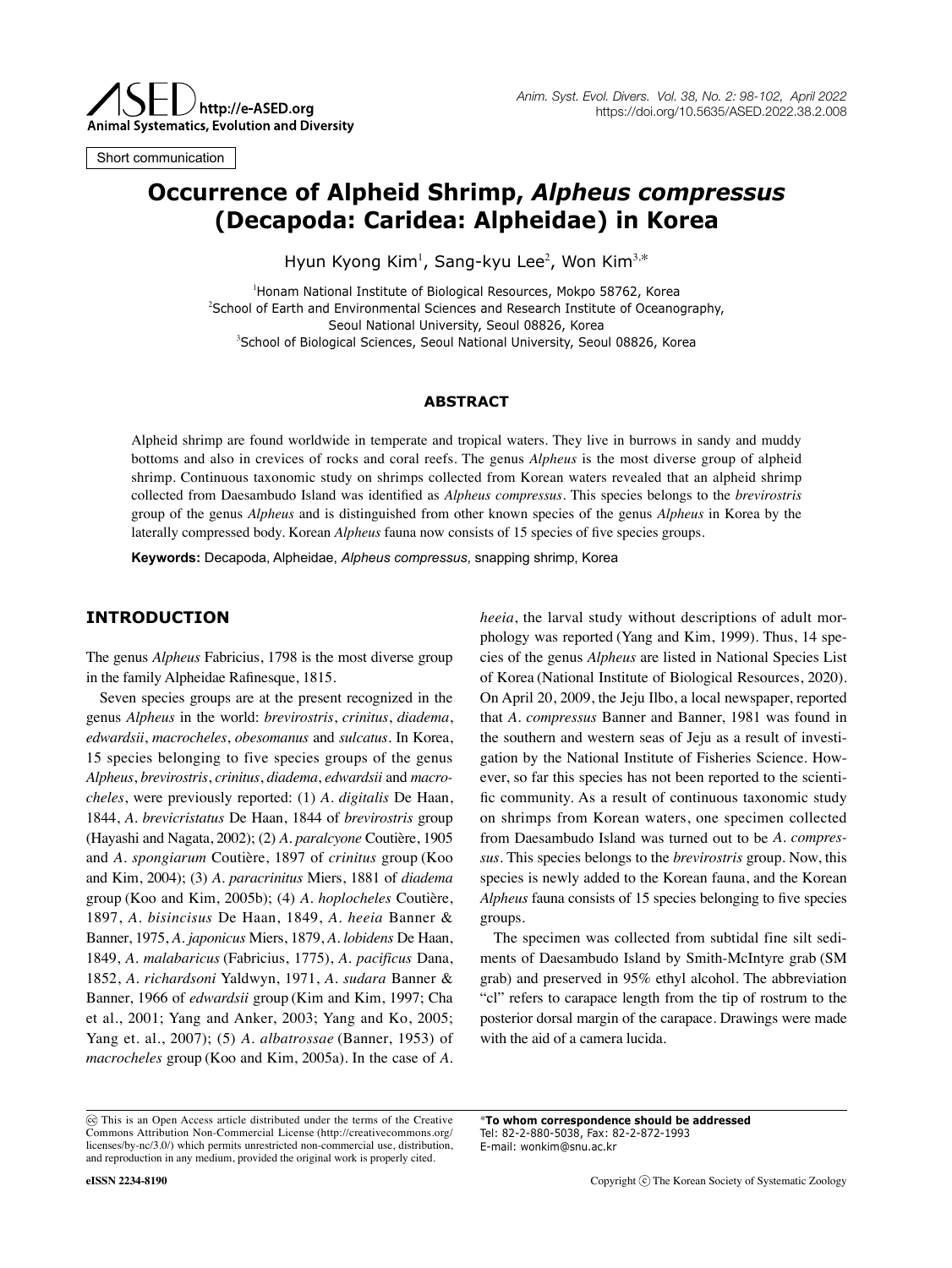## **SYSTEMATIC ACCOUNTS**

Order Decapoda Latreille, 1802 Family Alpheidae Rafinesque, 1815 Genus *Alpheus* Fabricius, 1798

1\**Alpheus compressus* **Banner and Banner, 1981 (Fig. 1)** *Alpheus compressus* Banner and Banner, 1981: 226, fig. 3; Chace, 1988: 19; Miya, 1995: 272, fig. 1; Hayashi, 1998: 209, 213; Sha et al., 2019: 26, fig. 2.10.

**Material examined.** Korea: 1 specimen (HNIBRIV111, sex not determined because of missing second pleopod)(cl 7mm), Daesambudo Island, Samsan-myeon, Yeosu-si, Jeollanamdo, 34°03′0″N, 127°24′18″E, depth: 15 m, 5 Jul 2017, coll. S.-k. Lee.

**Description.** Body highly compressed. Rostum (Fig. 1A, B) rather broad at base, reaching to middle of visible part of first antennular segment; tip directing forward. Rostral carina absent.

Ocular hood very slightly inflated dorsally with no distinct orbitorostral groove. Anterior inner margin of ocular hood very slightly concave.

First antennular segment bearing deep triangular carina extending from ventral inner margin, acute at ventral part(Fig. 1C). Second segment about 2.3 times as long as broad, 1.8 times as long as visible part of first segment and 1.8 times as long as third segment. Stylocerite broad proximally, abruptly narrowing to sharp point at tip, almost reaching to distal margin of first segment.

Scaphocerite with lateral margin slightly convex anteriorly. Distal spine reaching to middle of third antennular segment. Inner blade regularly narrowing distally, slightly shorter than adjacent distal spine. Cleft between inner blade and distal spine shallow, arising from distal 0.13 of scaphocerite.

Carpocerite overreaching distal end of antennular peduncle by less than half length of third antennular segment. Basicerite bearing sharp, rather long lateral spine.

Third maxilliped missing in the present specimen.

Major chela of first pereopod (Fig. 1D, E) somewhat elongated, without sculpturing, about 3.4 times as long as broad, bearing sparse long setae on inferior margin. Lateral face bearing granules becoming minute, forward-directed denticles on inferior margin and onto lower parts of lateral face; superior margin bearing few scatterd minute granules. Fingers occupying distal 0.3 of chela, slightly narrower than palm. Movable finger slightly compressed laterally, lowly arched at proximal two thirds of superior margin and then regularly arched anteriorly, tip bluntly rounded, reaching to tip of immovable finger. Immovable finger with tip directing slightly upward and outward; inferior margin almost straight. Merus about 4.5 times as long as broad at distal end with superior margin bearing sharp tooth on distal margin (not visible in Fig. 1D, E); inferior inner margin bearing minute granules and with a sharp spine at distal end (not visible in Fig. 1E); inferior outer margin bearing few minute granules with no spine at distal end.

Minor chela of first pereopod (Fig. 1F, G) about 5.3 times as long as broad. Fingers narrower than palm, occupying 0.7 length of chela, with acute curved tips clearly overlapping, slightly gaping. Merus about 5.6 times as long as broad at distal end with inferior inner margin bearing four minute movable spines and one strong acute immovable spine at distal end. Carpus baring an immovable spine on superior margin distally (not visible in Fig. 1F, G).

Fingers of chela of second pereopod (Fig. 1H) slightly longer than palm. First segment of carpus 2.2 times as long as second; second segment about 1.8 times as long as third; third segment almost subequal to fourth; fifth segment about 1.7 times as long as fourth.

Third and fourth pereopods missing in the present specimen. Ischium of fifth pereopod (Fig. 1I) bearing one distinct movable spine; dactylus subspatulate (not visible in Fig. 1I).

Pleura (Fig. 1J) of first five abdominal somites broadly rounded on ventral regions. First three abdominal sternites with one sharp immovable spine at each midline.

Telson (Fig. 1K) about 2.2 times as long as broad at anterior end, armed with two pairs of dorsal spines and with no longitudinal median depression on dorsal surface. Lateral margin almost straight. Posterior margin regularly convex, bearing several long setae and armed with a pair of movable spines at each lateral end; inner spine 3 times as long as outer one.

Uropodal endopod (Fig. 1K) with inner depression at anterior half very slight. Uropodal exopod with lateral margin terminating in acute, minute immovable tooth flanking short small movable spine.

**Distribution.** Southwest of Manila Bay, Philippines (Banner and Banner, 1981; type locality), Rèunion, Adaman Sea west of peninsular Thailand, South China Sea southeast of Hong Kong, and Selat Sunda, Indonesia (Chace, 1988), Japan (Miya, 1995; Hayashi, 1998), Beibu Gulf, South China Sea and Taiwan (Sha et al., 2019), Daesambudo Isalnd, South Sea, Korea (present study).

**Remarks.** The present species agrees well with the original description of Banner and Banner (1981). However, the present specimen differs from the original description by the followings: In the original description, (1) the rostrum reaching to near end of first antennular segment, (2) the stylocerite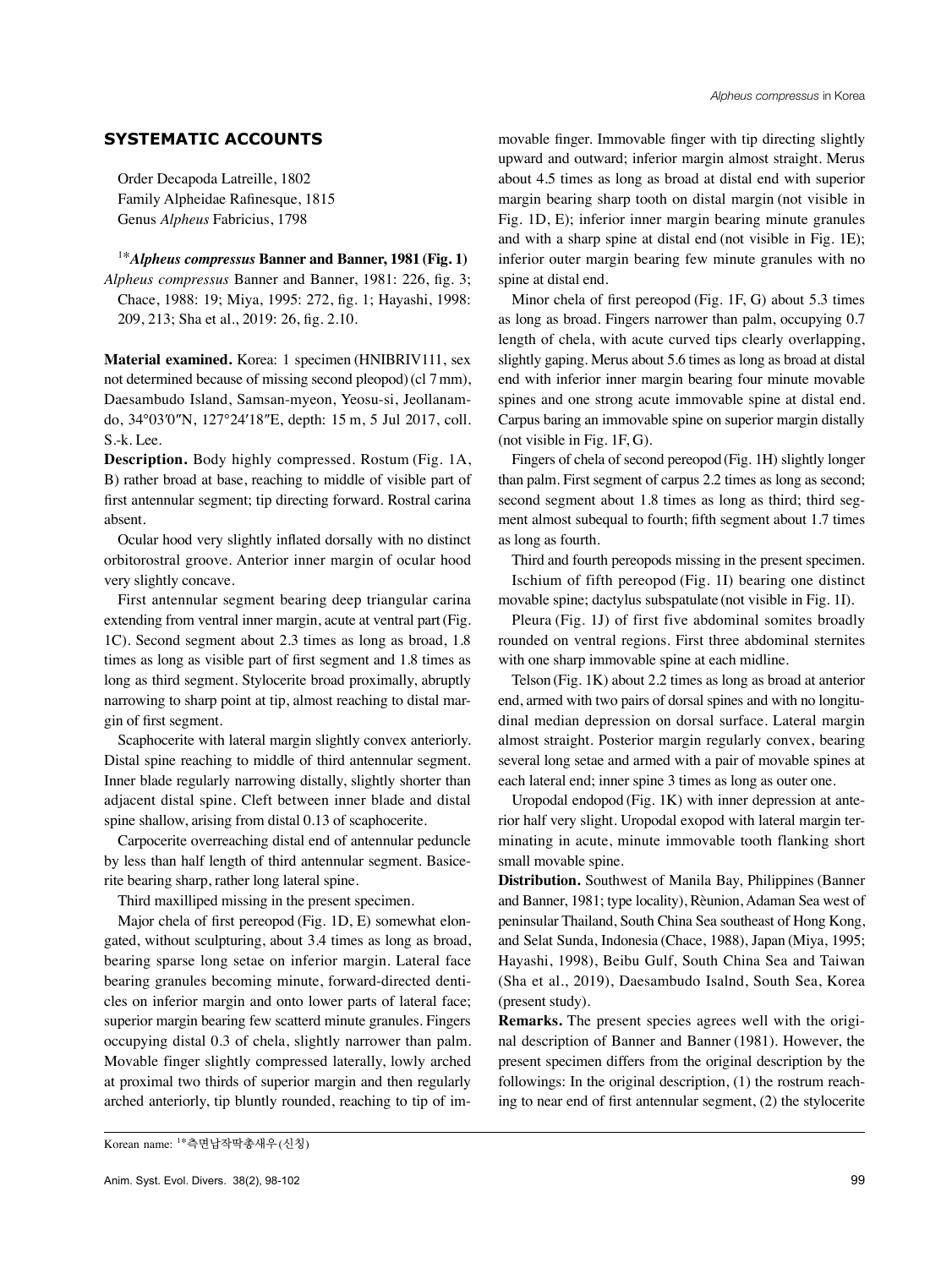

**Fig. 1.** *Alpheus compressus* Banner and Banner, 1981 (cl 4.9 mm). A, Whole body without third maxilliped and pereopods, lateral view; B, Anterial region, dorsal view; C, Carina below right first antennular segment; D, Large (right) first pereopod, outer face; E, Same, inner face; F, Small (left) first pereopod, outer face; G, Same, inner face; H, Right second pereopod; I, Right fifth pereopod; J, Abdomen; K, Telson and uropods. Scale bars: A, D-I=2 mm, B, C, J, K=1 mm.

acute, reaching just past end of first antennular segment, (3) inferior margin of the basicerite with a strong acute tooth, almost as long as stylocerite, (4) merus of first major pereopod with 7 small spines and small, acute sub-terminal tooth; superior margin terminating in 3 narrow, acute teeth. In the

present specimen, (1) the rostrum reaching to middle of visible part of first antennular segment, (2) the stylocerite not reaching to the distal end of first antennular segment, (3) inferior margin of the basicerite with an acute tooth, not as long as stylocerite, (4) merus of first major pereopod with inferior inner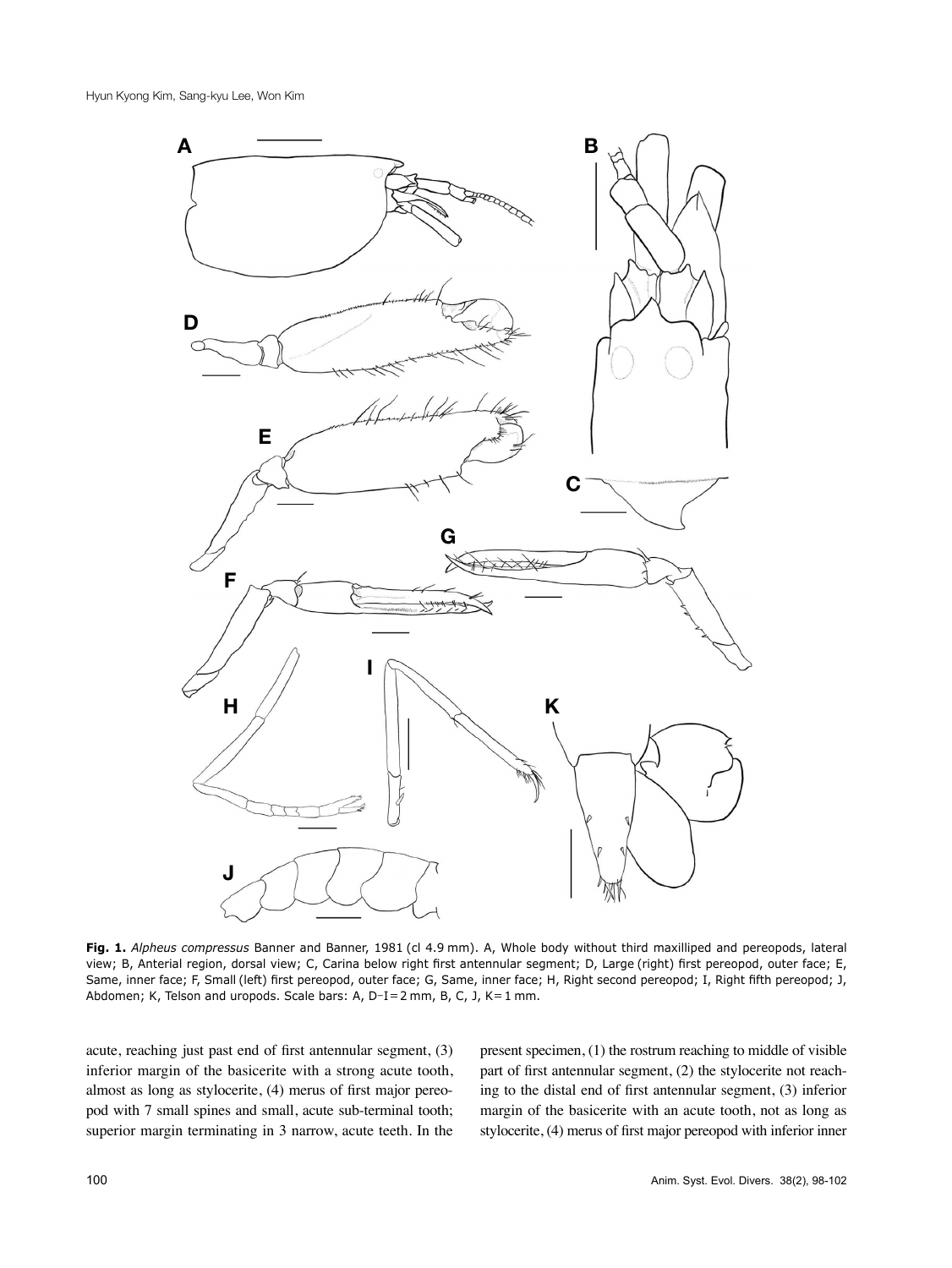margin bearing minute granules and with a sharp spine at distal end; superior margin terminating in one acute tooth.

## **DISCUSSION**

*Alpheus compressus* belongs to the *brevirostris* group. The *brevirostris* group is recognized by the following characteristics: ocular teeth absent; ocular hoods often prominent. Major chela always strongly compressed, more or less quadrangular in section; often with faces demarked by noticeable angle; with or without transverse groove proximal to fingers. Movable finger of the minor chela often balaeniceps in male. Third pereopod with the merus usually unarmed, the dactylus always simple, at times flattened and subspatulate (Kim and Abele, 1988). *Alpheus compressus* is distinguished from other known species of the *brevirostris* group in Korea by the laterally compressed body. Now Korean Alpheidae fauna consists of 26 species of nine genera [*Alpheus* (15 species), *Arete* (1), *Athanas*(1), *Automate* (1), *Betaeus*(2), *Prionalpheus*(1), *Salmoneus*(1), *Stenalpheops*(1), and *Synalpheus*(3)]. One other species of *Athanas* was reported through the larval study without description of adult morphology and so is not listed in National Species List of Korea (Yang and Kim, 2003, National Institute of Biological Resources, 2020).

#### **ORCID**

Hyun Kyong Kim: https://orcid.org/0000-0002-9016-1582 Sang-kyu Lee: https://orcid.org/0000-0003-3450-3389 Won Kim: https://orcid.org/0000-0004-6436-7303

## **CONFLICTS OF INTEREST**

No potential conflict of interest relevant to this article was reported.

#### **ACKNOWLEDGMENTS**

The present study was in part supported grants from the Honam National Institute of Biological Resources (HNIBR 202101101).

### **REFERENCES**

Banner AH, Banner DM, 1981. Crustacés Décapodes: Alpheidae. In: Résultats des campagnes MUSORSTOM: I. Philippines (18-28 Mars 1976) (Ed., Forest J). Mémoires du Muséum National d'Histoire Naturelle Série A Zoologie, 91:217-235.

- Cha HK, Lee JU, Park CS, Baik CI, Hong SY, Park JH, Lee DW, Choi YM, Hwang K, Kim ZG, Choi KH, Sohn H, Sohn MH, Kim DH, Choi JH, 2001. Shrimps of the Korean waters. National Fisheries Research and Development Institute, Busan, pp. 1-188.
- Chace FA, 1988. The caridean shrimps (Crustacea: Decapoda) of the Albatross Philippine Expedition, 1907-1910, Part 5: Family Alpheidae. Smithsonian Contributions to Zoology, 466:1-99.
- Fabricius JC, 1775. Systema entomologiae sistens insectorum classes ordines, genera, species adiectis synonymis, locis, descriptionibus, observationibus. Libraria Kortii, Flensburgi et Lipsiae (Flensburg and Leipzig), pp. 1-832.
- Hayashi KI, 1998. Prawns, shrimps and lobsters from Japan (100). Family Alpheidae - Genus *Alpheus* 9. Aquabiology, 116:209- 216.
- Hayashi KI, Nagata M, 2002. Identity of *Alpheus digitalis* De Haan, 1844 and description of a new closely related species from the northwestern Pacific (Decapoda: Caridea: Alpheidae). Crustacean Research, 31:73-90. https://doi.org/10. 18353/crustacea.31.0\_73
- Kim HS, Kim W, 1997. Lists of animals in Korea (excluding insects). Korean Society of Systematic Zoology, Seoul, pp. 212-233.
- Kim W, Abele LG, 1988. The snapping shrimp genus *Alpheus* from the eastern Pacific (Decapoda: Caridea: Alpheidae). Smithsonian Contributions to Zoology, 454:1-119. https:// doi.org/10.5479/si.00810282.454
- Koo H, Kim W, 2004. New reports of snapping shrimps, *Alpheus paralcyone* and *A. spongiarum* (Decapoda: Caridea: Alpheidae) from Korea. Korean Journal of Systematic Zoology, 20:21-29.
- Koo H, Kim W, 2005a. Occurrence of alpheid shrimp, *Alpheus albatrossae* (Decapoda: Caridea: Alpheidae) in Korea. Korean Journal of Systematic Zoology, 21:73-79.
- Koo H, Kim W, 2005b. Occurrence of alpheid shrimp, *Alpheus* paracrinitus(Decapoda: Caridea: Alpheidae) in Korea. Korean Journal of Systematic Zoology, 21:251-257.
- Miya Y, 1995. Four species of *Alpheus* from intertidal and shallow water mudflats in the Sea of Ariake, Kyushu, Japan (Crustacea, Decapoda, Alpheidae). Bulletin of the Faculty of Liberal Arts, Nagasaki University, Natural Science, 35:271-288.
- National Institute of Biological Resources, 2020. National species list of Korea. II. Vertebrates, Invertebrates, Protozoans. Designzip, Seoul, pp. 1-908 (in Korean).
- Rafinesque CS, 1815. Analyse de la Nature, ou Tableau de l'Univers et des Corps Organisés. L'Imprimerie de Jean Barravecchia, Palermo, pp. 1-224.
- Sha JL, Wang YR, Cui DL, 2019. The Alpheidae from China Seas. Springer Nature Singapore Pte Ltd., Singapore, pp. 1-322.
- Yang HJ, Anker A, 2003. New records of alpheid shrimps(Decapoda, Caridea, Alpheidae) from Korea. Korean Journal of